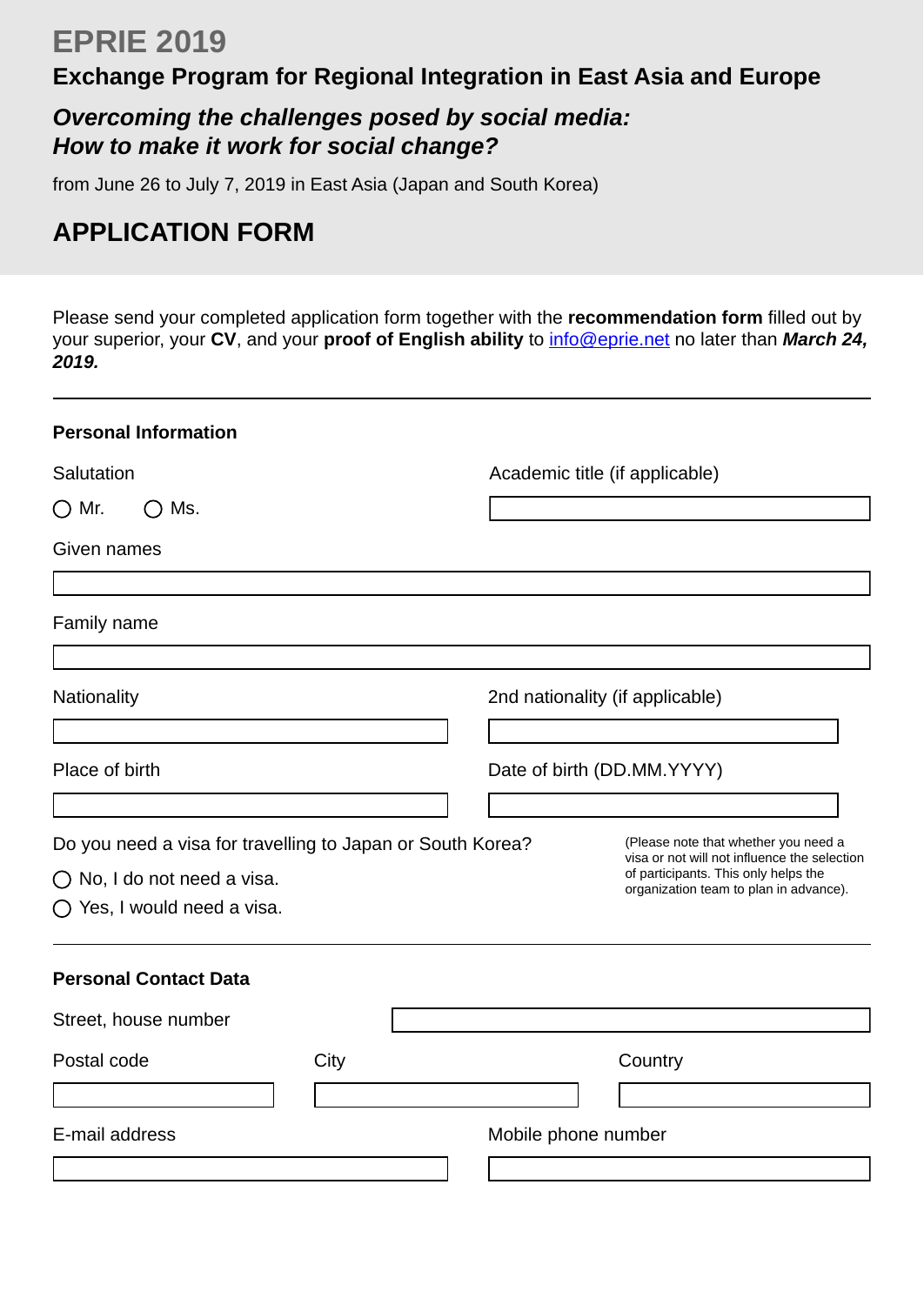| What is your highest academic degree<br>obtained?                                                                                                                                                                                                                                       |          | <b>Bachelor</b> | ◯ Master |        | $\bigcirc$ Ph.D. |
|-----------------------------------------------------------------------------------------------------------------------------------------------------------------------------------------------------------------------------------------------------------------------------------------|----------|-----------------|----------|--------|------------------|
| What is your current position?                                                                                                                                                                                                                                                          |          |                 |          |        |                  |
| Name of your institution / organization:                                                                                                                                                                                                                                                |          |                 |          |        |                  |
| Street, house number                                                                                                                                                                                                                                                                    |          |                 |          |        |                  |
| Postal code                                                                                                                                                                                                                                                                             | City     |                 |          |        | Country          |
| Language skills                                                                                                                                                                                                                                                                         |          |                 |          |        |                  |
| Native language(s)                                                                                                                                                                                                                                                                      |          |                 |          |        |                  |
| <b>English language skills</b><br>Applicants have to prove their fluency in English. Please send in current test results (e.g. TOEFL, TOEIC), proof of studies in English<br>language, or proof of stay(s) abroad in an English speaking country. Native English speakers are exempted. |          |                 |          |        |                  |
| Proof of English language skills                                                                                                                                                                                                                                                        |          |                 |          |        |                  |
| Score of English language test<br>(if applicable)                                                                                                                                                                                                                                       |          |                 |          |        |                  |
| Level of language skills in other languages                                                                                                                                                                                                                                             |          |                 |          |        |                  |
| French                                                                                                                                                                                                                                                                                  | German   |                 |          | Polish |                  |
| $\vert \bm{\nabla} \vert$                                                                                                                                                                                                                                                               |          |                 |          |        |                  |
| Chinese                                                                                                                                                                                                                                                                                 | Japanese |                 |          | Korean |                  |
|                                                                                                                                                                                                                                                                                         |          |                 |          |        |                  |
| Other languages                                                                                                                                                                                                                                                                         |          |                 |          |        |                  |
| Please summarize vourself (max. 1000 characters)                                                                                                                                                                                                                                        |          |                 |          |        |                  |

#### **Please summarize yourself (max. 1000 characters)**

| You can give a brief education / career history here<br>$\overline{\phantom{a}}$ |  |  |  |  |  |
|----------------------------------------------------------------------------------|--|--|--|--|--|
|                                                                                  |  |  |  |  |  |
|                                                                                  |  |  |  |  |  |
|                                                                                  |  |  |  |  |  |
|                                                                                  |  |  |  |  |  |
|                                                                                  |  |  |  |  |  |
|                                                                                  |  |  |  |  |  |
|                                                                                  |  |  |  |  |  |
|                                                                                  |  |  |  |  |  |
|                                                                                  |  |  |  |  |  |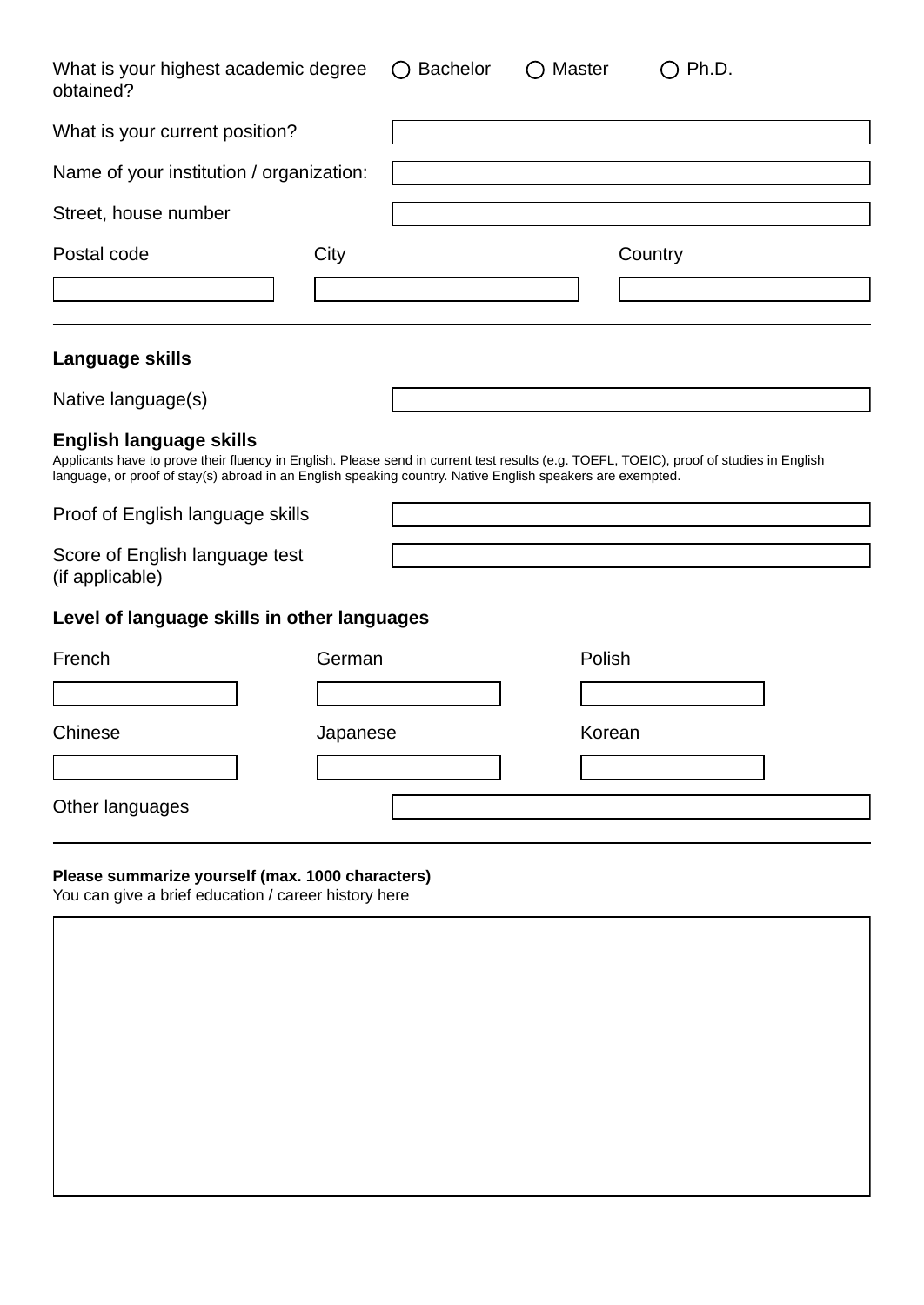#### **What are your expectations from joining EPRIE? (max. 1000 characters)?**

#### **What can others learn from you? (max. 1000 characters)**

Please tell us below about a few of your skills, expertise, and resources which will enrich EPRIE 2019. What could you share with us at EPRIE 2019, e.g. in a speech or presentation?

#### **Tell us an interesting fact about yourself**

e.g. you have a photographic memory or you are a master of the board game GO